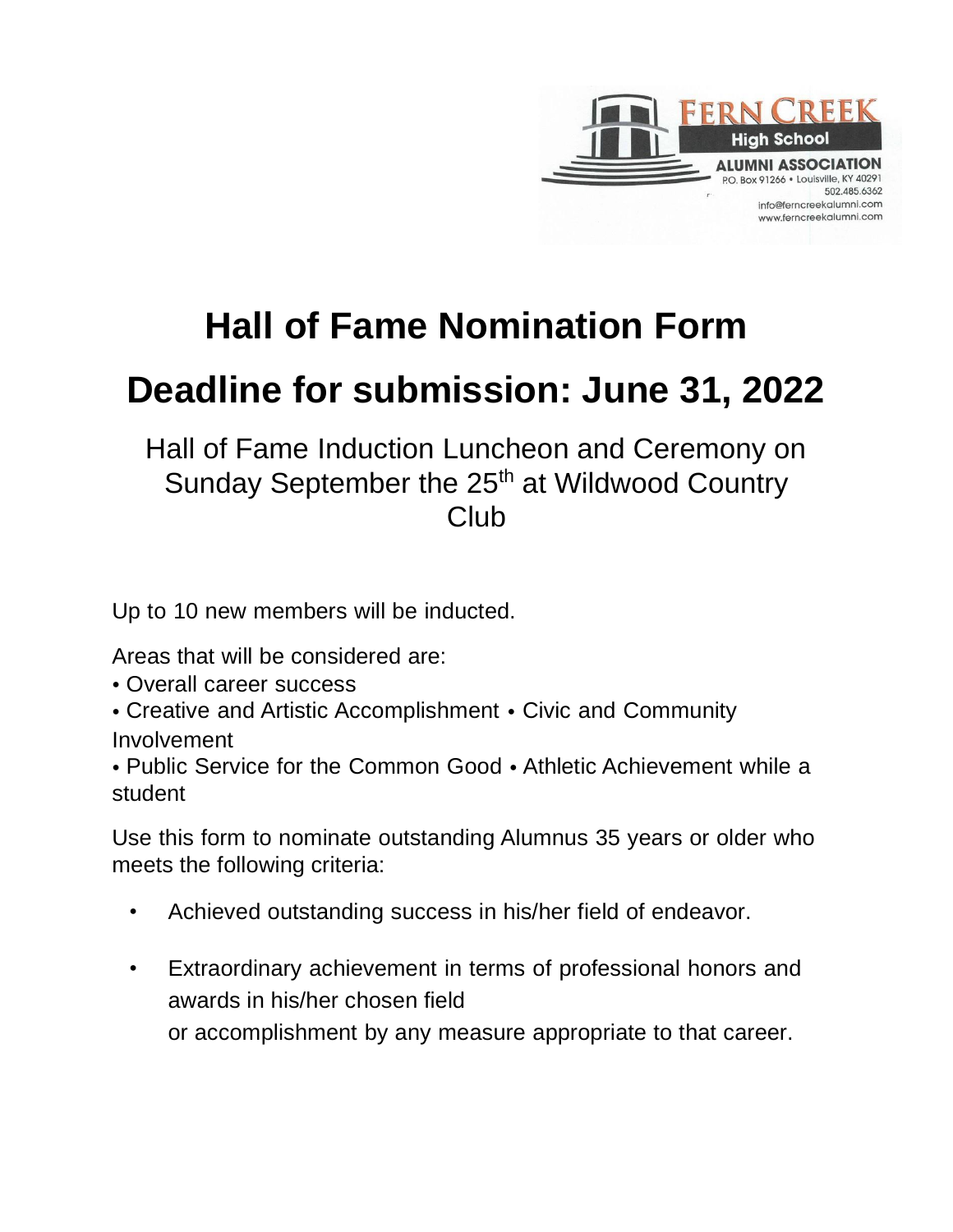- Served as a positive role model and good ambassador for Fern Creek High School with his/ her accomplishments
- Excellence while a student at Fern Creek High School as a member of athletic team, club or activity (minimum age requirement waived for this criteria, however, the nomination must occur at least five years after graduation) A deceased alumnus meeting the above criteria may also be nominated.

In addition to all who have graduated from FCHS, former students who attended but did not graduate, Faculty and Staff and individuals, businesses or organizations who affiliate with and contribute to the FCHS Alumni Assn. are eligible for nomination to the Hall of Fame.

| <b>Person Being Nominated</b> |  |  |
|-------------------------------|--|--|
|                               |  |  |

(Please print clearly or type)

| Fern Creek Class Year _______________ |           |  |
|---------------------------------------|-----------|--|
|                                       |           |  |
|                                       | State Zip |  |
|                                       |           |  |

1. Please include a resume for the nominee.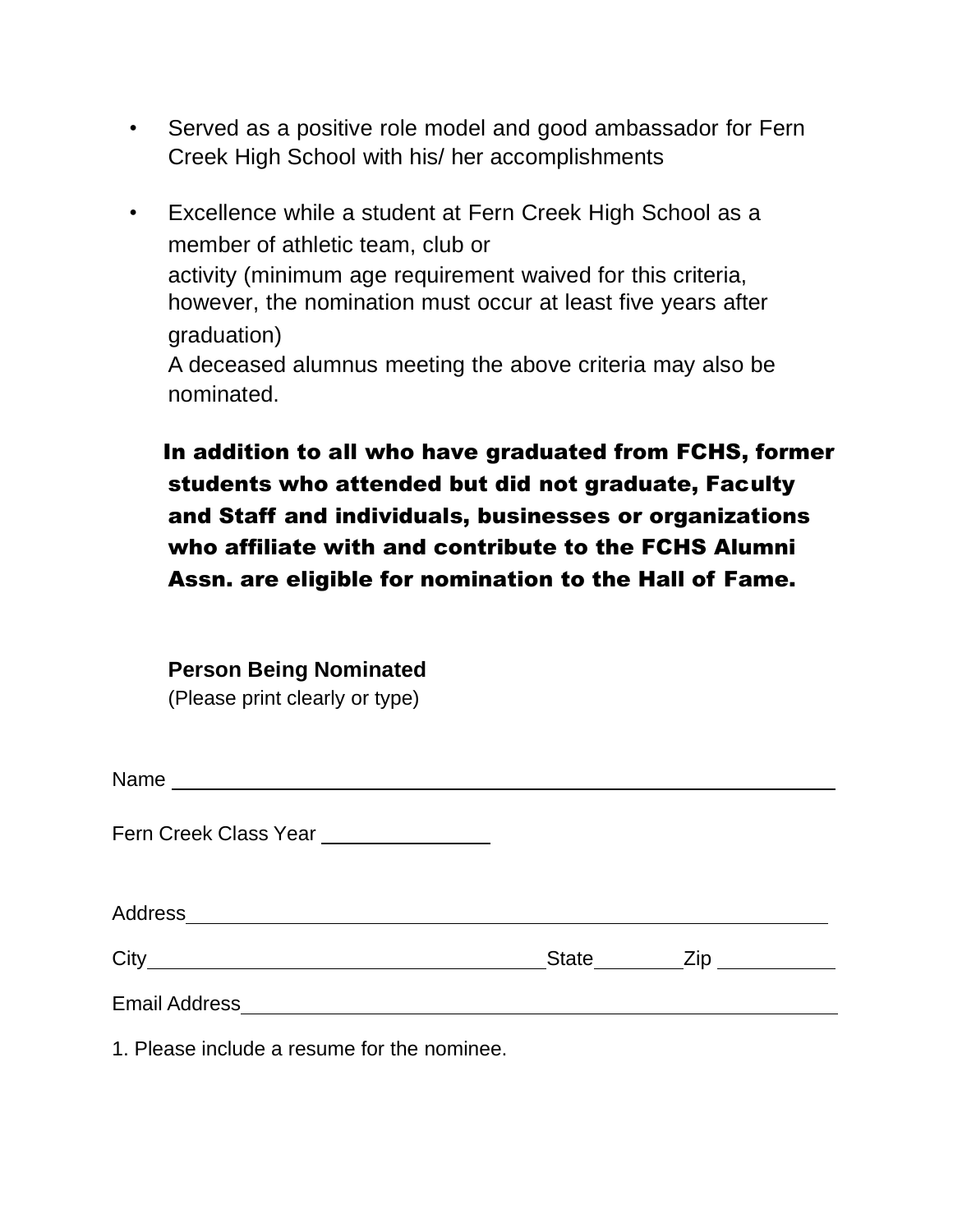2. Summarize honors, awards, special recognition, areas of involvement while attending FCHS:

|        | 3. Additional Education/Training/Certification: |        |
|--------|-------------------------------------------------|--------|
| School |                                                 | Degree |
| Year   | Major                                           |        |
| School |                                                 | Degree |
| Year   | Major                                           |        |

4. Summarize Professional History: (include job titles, awards, and other information regarding success/accomplishments.)

5 .Summarize Cvic and Community Involvement/Public Service: (Volunteer service to school, community, Church, and other organizations.) Please be specific:

6. Summarize the individual's achievements while a student at FCHS as a member of an athletic team, club or activity that deem him/her worthy of being honored

7. The person nominating the prospective nominee must write a letter of recommendation to the Hall of Fame Committee.